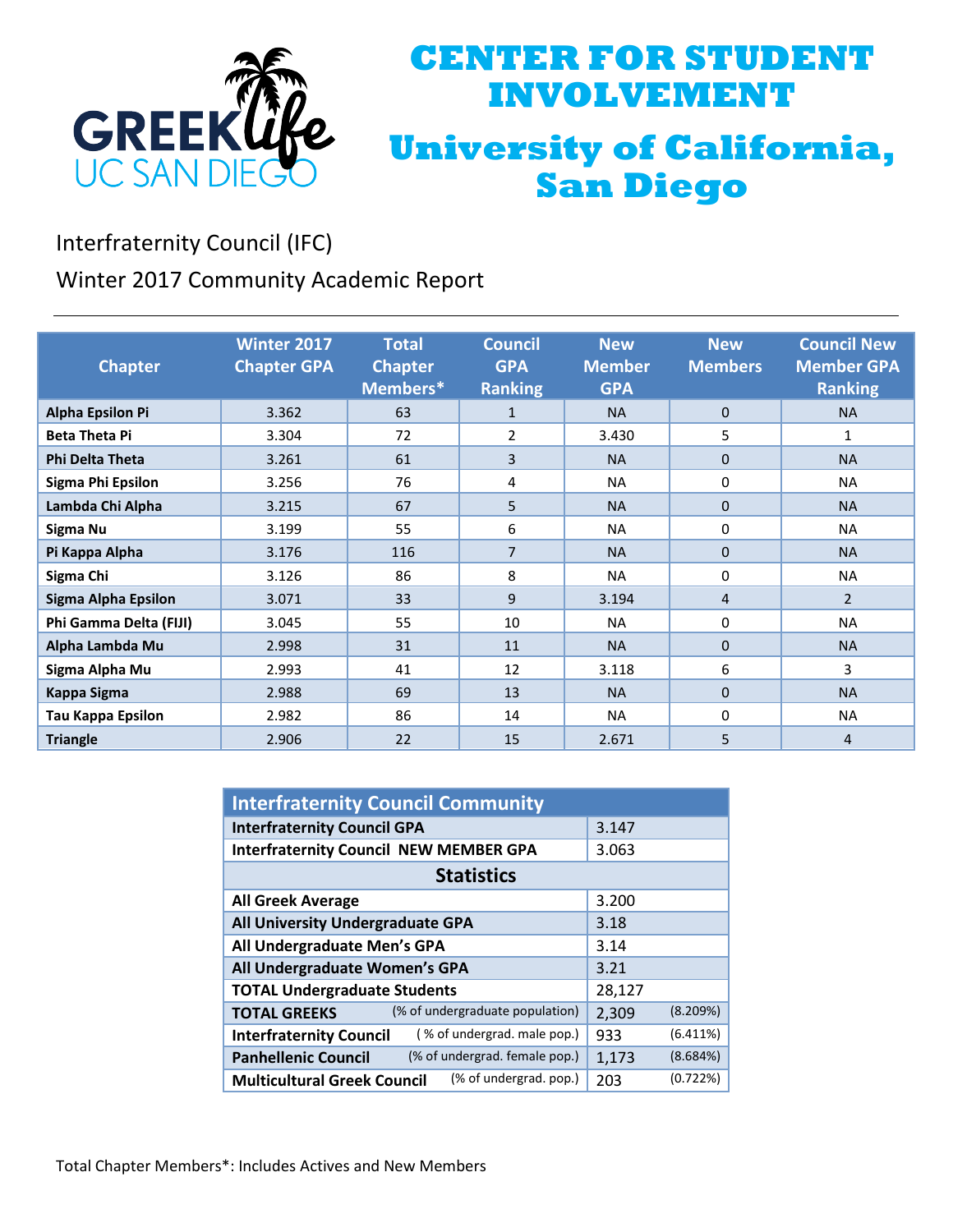

## **CENTER FOR STUDENT INVOLVEMENT University of California, San Diego**

Panhellenic Council (PHC)

Winter 2017 Community Academic Report

| <b>Chapter</b>          | <b>Winter 2017</b><br><b>Chapter GPA</b> | <b>Total</b><br><b>Chapter</b><br>Members* | <b>Council</b><br><b>GPA</b><br><b>Ranking</b> | <b>New</b><br><b>Member</b><br><b>GPA</b> | <b>New</b><br><b>Members</b> | <b>Council New</b><br><b>Member GPA</b><br><b>Ranking</b> |
|-------------------------|------------------------------------------|--------------------------------------------|------------------------------------------------|-------------------------------------------|------------------------------|-----------------------------------------------------------|
| Kappa Alpha Theta       | 3.457                                    | 104                                        | $\mathbf{1}$                                   | <b>NA</b>                                 | $\mathbf{0}$                 | <b>NA</b>                                                 |
| Chi Omega               | 3.454                                    | 125                                        | 2                                              | <b>NA</b>                                 | 0                            | <b>NA</b>                                                 |
| Alpha Chi Omega         | 3.344                                    | 95                                         | 3                                              | 3.423                                     | 8                            | $\mathbf{1}$                                              |
| Delta Gamma             | 3.323                                    | 111                                        | 4                                              | <b>NA</b>                                 | 0                            | <b>NA</b>                                                 |
| Delta Delta Delta       | 3.297                                    | 98                                         | 5                                              | <b>NA</b>                                 | $\Omega$                     | <b>NA</b>                                                 |
| Alpha Epsilon Phi       | 3.296                                    | 60                                         | 6                                              | <b>NA</b>                                 | $\Omega$                     | <b>NA</b>                                                 |
| <b>Alpha Omicron Pi</b> | 3.259                                    | 102                                        | $\overline{7}$                                 | <b>NA</b>                                 | $\Omega$                     | <b>NA</b>                                                 |
| Kappa Kappa Gamma       | 3.247                                    | 104                                        | 8                                              | <b>NA</b>                                 | $\Omega$                     | <b>NA</b>                                                 |
| Pi Beta Phi             | 3.245                                    | 101                                        | 9                                              | <b>NA</b>                                 | $\Omega$                     | <b>NA</b>                                                 |
| Alpha Phi               | 3.188                                    | 103                                        | 10                                             | 3.263                                     | 5                            | 2                                                         |
| Phi Sigma Rho           | 3.173                                    | 68                                         | 11                                             | 3.224                                     | 13                           | 3                                                         |
| Sigma Kappa             | 3.116                                    | 102                                        | 12                                             | <b>NA</b>                                 | $\Omega$                     | <b>NA</b>                                                 |

| <b>Panhellenic Council Community</b>                          |                   |  |  |  |
|---------------------------------------------------------------|-------------------|--|--|--|
| <b>Panhellenic Council GPA</b>                                | 3.290             |  |  |  |
| <b>Panhellenic Council NEW MEMBER GPA</b>                     | 3.259             |  |  |  |
| <b>Statistics</b>                                             |                   |  |  |  |
| <b>All Greek Average</b>                                      | 3.200             |  |  |  |
| All University Undergraduate GPA                              | 3.18              |  |  |  |
| All Undergraduate Men's GPA                                   | 3.14              |  |  |  |
| All Undergraduate Women's GPA                                 | 3.21              |  |  |  |
| <b>TOTAL Undergraduate Students</b>                           | 28,127            |  |  |  |
| (% of undergraduate population)<br><b>TOTAL GREEKS</b>        | (8.209%)<br>2,309 |  |  |  |
| (% of undergrad. male pop.)<br><b>Interfraternity Council</b> | (6.411%)<br>933   |  |  |  |
| (% of undergrad. female pop.)<br><b>Panhellenic Council</b>   | (8.684%)<br>1,173 |  |  |  |
| (% of undergrad. pop.)<br><b>Multicultural Greek Council</b>  | (0.722%)<br>203   |  |  |  |